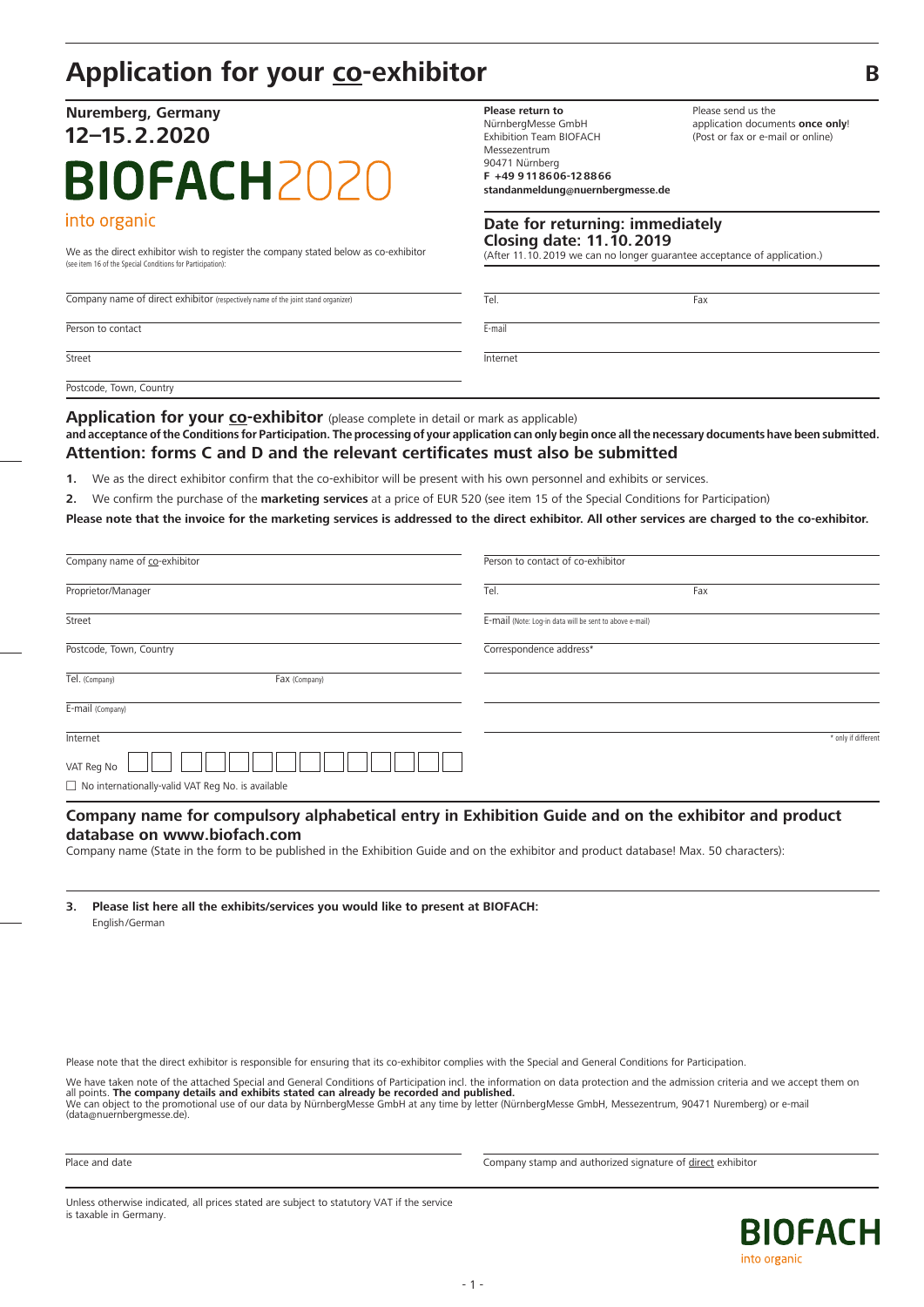# **Entries in the exhibitor and product database on www.biofach.com <sup>C</sup>**

**Nuremberg, Germany 12–15.2.2020**

# **BIOFACH2020**

into organic

## **1. Our products/services:**

## **01 Fresh food**

- $\Box$  01.01 Fruit, vegetables, potatoes, mushrooms  $\Box$  01.02 Meat and sausages  $\Box$  01.03 Fish and seafood  $\Box$  01.04 Bread, baked products  $\Box$  01.05 Dairy products  $\Box$  01.06 Milk substitutes  $\Box$  01.07 Meat substitutes □ 01.08 Cheese □ 01.09 Fresh convenience and delicatessen products  $\Box$  01.10 Eggs, other fresh products **02 Frozen food** □ 02.01 Frozen convenience products □ 02.02 Meat  $\Box$  02.03 Fish and seafood  $\Box$  02.04 Baked products  $\Box$  02.05 Fruit, vegetables, herbs  $\Box$  02.06 Ice cream **03 Grocery products Cooking and baking**  $\square$  03.01 Corn, pulses, other milled products  $\Box$  03.02 Bread, baked products, raising
- agents
- $\square$  03.03 Farinaceous products
- $\Box$  03.04 Tomato products, prepared sauces
- $\Box$  03.05 Spices, salt, ready-made products

## **2. Special characteristics of our products:**

- □ 11.01 Fair
- $\Box$  11.02 Kosher
- $\Box$  11.03 Halal
- $\Box$  11.04 Vegetarian

## **3. We are**

- □ 12.01 Manufacturer
- 

Exhibitor

Person to contact for queries

**Date for returning: immediately**

## **06 Other grocery products**

- $\Box$  06.01 Cereals, mueslis
- $\Box$  06.02 Sweet spreads, honey
- $\Box$  06.03 Hearty spreads
- 06.04 Delicatessen, antipasti
- $\Box$  06.05 Dietary food, baby food
- $\Box$  06.06 Remedies
- $\Box$  06.07 Food supplements
- $\Box$  06.08 Other grocery products

## **07 Non-Food**

- $\Box$  07.01 Detergents, cleaning materials/agents
- □ 07.02 Natural and organic cosmetics
- □ 07.03 Chemist articles
- $\Box$  07.04 Textiles
- □ 07.05 Pet food
- $\Box$  07.06 Seeds and plants
- $\Box$  07.07 Household appliances/goods

## **08 Technology and equipment**

- $\Box$  08.01 Packaging
- □ 08.02 Processing, finishing
- $\Box$  08.03 Sales equipment

## **09 Raw materials, supplies**

### **10 Media, service providers**

- $\Box$  10.01 Publishers, associations, institutions
- $\Box$  10.02 Certification, inspection
- $\Box$  10.03 Training, research
- $\Box$  10.04 Other service providers
- $\Box$  11.09 HoReCa
- $\Box$  11.10 Regional connection of the most important component
- $\Box$  12.05 Joint stand organizer

- $\Box$  03.06 Vinegars, seasonings □ 03.07 Olive oils
- 
- $\square$  03.08 Other cooking oils
- $\Box$  03.09 Convenience groceries, instant and semi-instant meals, tinned foods
- D<sub>03</sub>.10 Sweeteners

## **04 Grocery products Snacks and sweets**

- 04.01 Nuts, dried fruit
- $\Box$  04.02 Chocolate
- $\Box$  04.03 Sweet pastries, other confectionery
- $\Box$  04.04 Savory biscuits, salted snacks

## **05 Grocery products Drinks**

- $\Box$  05.01 Juices, soft drinks
- $\Box$  05.02 Water
- $\Box$  05.03 Tea
- $\Box$  05.04 Coffee
- $\Box$  05.05. Other hot drinks
- $\square$  05.06 Other non-alcoholic drinks
- $\Box$  05.07 Wine
- □ 05.08 Beer
- $\Box$  05.09 Other alcoholic drinks

□ 12.02 Wholesaler

□ 12.03 Importer/exporter  $\Box$  12.04 Service providers

- -
	-
	-
- 
- 
- - -
- 
- $\Box$  11.05 Vegan
	- $\Box$  11.06 Gluten-free
	-

□ 11.07 Lactose-free  $\Box$  11.08 Raw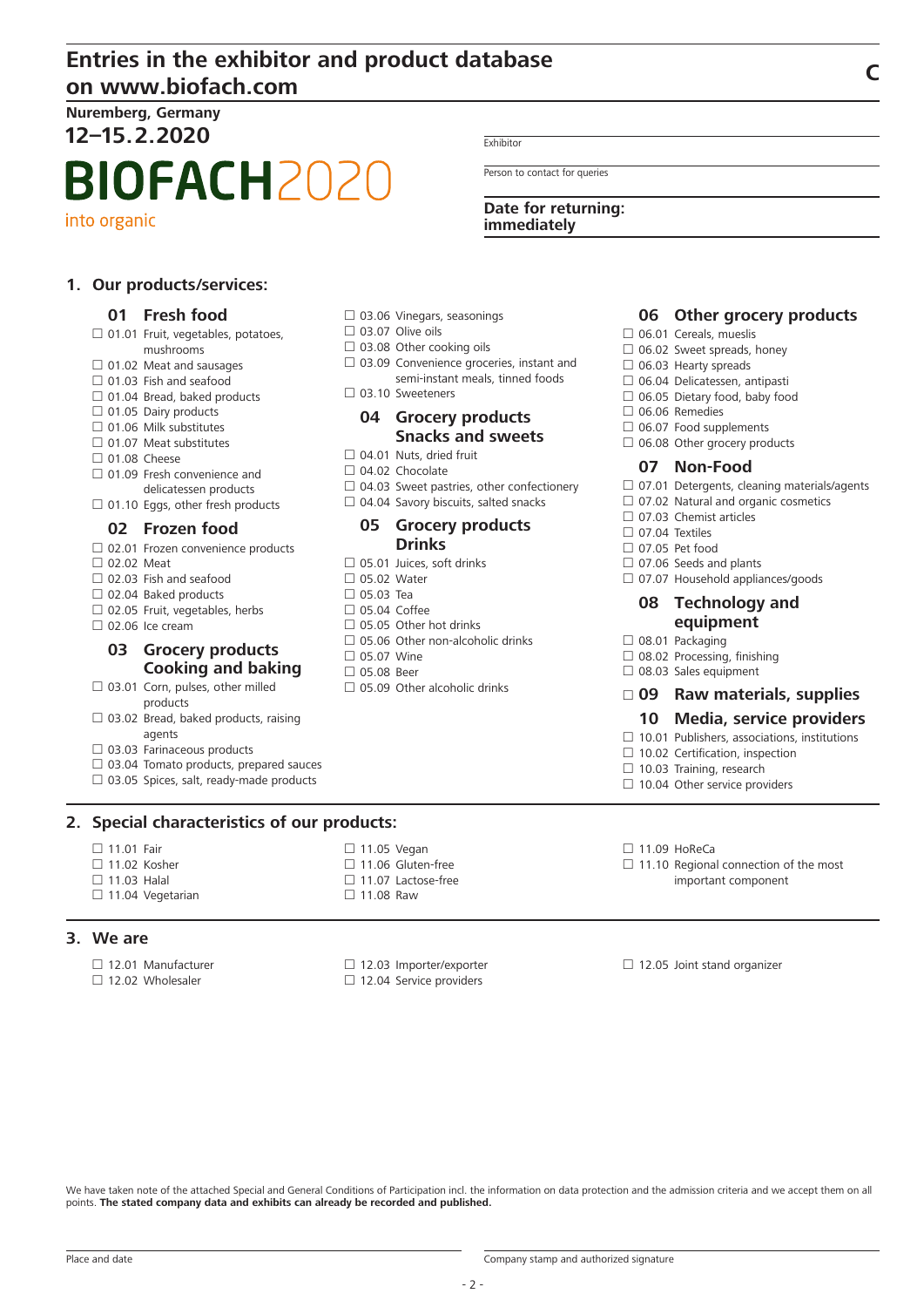# **Application for admission D**

# **Nuremberg, Germany 12–15.2.2020 BIOFACH2020** into organic

**Please return to** NürnbergMesse GmbH Exhibition Team BIOFACH Messezentrum 90471 Nürnberg **F +49 9118606-128866 standanmeldung@nuernbergmesse.de**

**Date for returning: immediately**

Please send us the application documents **once only**! (Post or fax or e-mail or online)

| Company name of exhibitor                                                                                                                                                                                                                                       | Tel.<br>Fax                                                                                                                                                                                                                                                                                                                                                                                                                                                                |
|-----------------------------------------------------------------------------------------------------------------------------------------------------------------------------------------------------------------------------------------------------------------|----------------------------------------------------------------------------------------------------------------------------------------------------------------------------------------------------------------------------------------------------------------------------------------------------------------------------------------------------------------------------------------------------------------------------------------------------------------------------|
| Person to contact                                                                                                                                                                                                                                               | E-mail                                                                                                                                                                                                                                                                                                                                                                                                                                                                     |
| Street                                                                                                                                                                                                                                                          | Internet                                                                                                                                                                                                                                                                                                                                                                                                                                                                   |
| Postcode, Town, Country                                                                                                                                                                                                                                         |                                                                                                                                                                                                                                                                                                                                                                                                                                                                            |
| Please complete in full in block capitals or tick as appropriate.                                                                                                                                                                                               |                                                                                                                                                                                                                                                                                                                                                                                                                                                                            |
| $\Box$ Products with organic certificate                                                                                                                                                                                                                        |                                                                                                                                                                                                                                                                                                                                                                                                                                                                            |
| Our products are certified in accordance with an organic standard<br>in the "IFOAM Family of Standards".<br>Please find more information regarding<br><b>IFOAM Family of Standards under:</b>                                                                   | Our certification body is accredited<br>to IFOAM<br>$\Box$<br>to the Global Organic System (IOAS)<br>□<br>to the national law of<br>П                                                                                                                                                                                                                                                                                                                                      |
| www.ifoam.org/ifoam-family-standards<br>Our products are certified as organic by the following certification bodies:                                                                                                                                            | Our products from the wild originate from sustainable management in<br>accordance with the directives of                                                                                                                                                                                                                                                                                                                                                                   |
| For the examination of admission, the corresponding certificates, including appendices, must be submitted.<br>$\Box$ Products without organic certificate:<br>(PLEASE NOTE: Only products that cannot be certified as organic should be listed in this column.) |                                                                                                                                                                                                                                                                                                                                                                                                                                                                            |
| Not all or none of our exhibits are certified to an organic<br>standard.                                                                                                                                                                                        | and confirm that our products<br>are produced and processed to the latest technical standards in an<br>$\Box$                                                                                                                                                                                                                                                                                                                                                              |
| We request admission for the following products/product groups<br>without organic certificate:                                                                                                                                                                  | environment-friendly way;<br>$\Box$ are produced without the use of genetically modified organisms or<br>substances produced or obtained from GMOs;<br>$\Box$ have not been exposed to radioactive irradiation;<br>do not contain any substances that are damaging to health or the<br>O.<br>environment and in particular that no ecologically critical materials<br>have been used for the product or its packaging (halogen compounds,<br>formaldehyde, Bakelite, PVC). |
| why the products are not certified must be submitted.                                                                                                                                                                                                           | For the purpose of the examination of admission, products must be declared individually, a list of ingredients and an explanation as to                                                                                                                                                                                                                                                                                                                                    |
| <b>Services:</b>                                                                                                                                                                                                                                                |                                                                                                                                                                                                                                                                                                                                                                                                                                                                            |
| We request admission for the following services:                                                                                                                                                                                                                | For admission criteria purposes the following verification must be<br>submitted in writing:<br>• The services are developed specifically for the organic market;<br>. The company has a special connection with the organic sector;                                                                                                                                                                                                                                        |

BIOFACH visitors are the company's primary target group.

 We are the **organizer of a joint stand** and do not exhibit any products/services.

**We agree to have all certificates and verifications available at the stand for on-site inspections.** The exhibition management reserves the right in individual cases to reject registered firms or products submitted.

We hereby confirm the completeness and accuracy of the information given.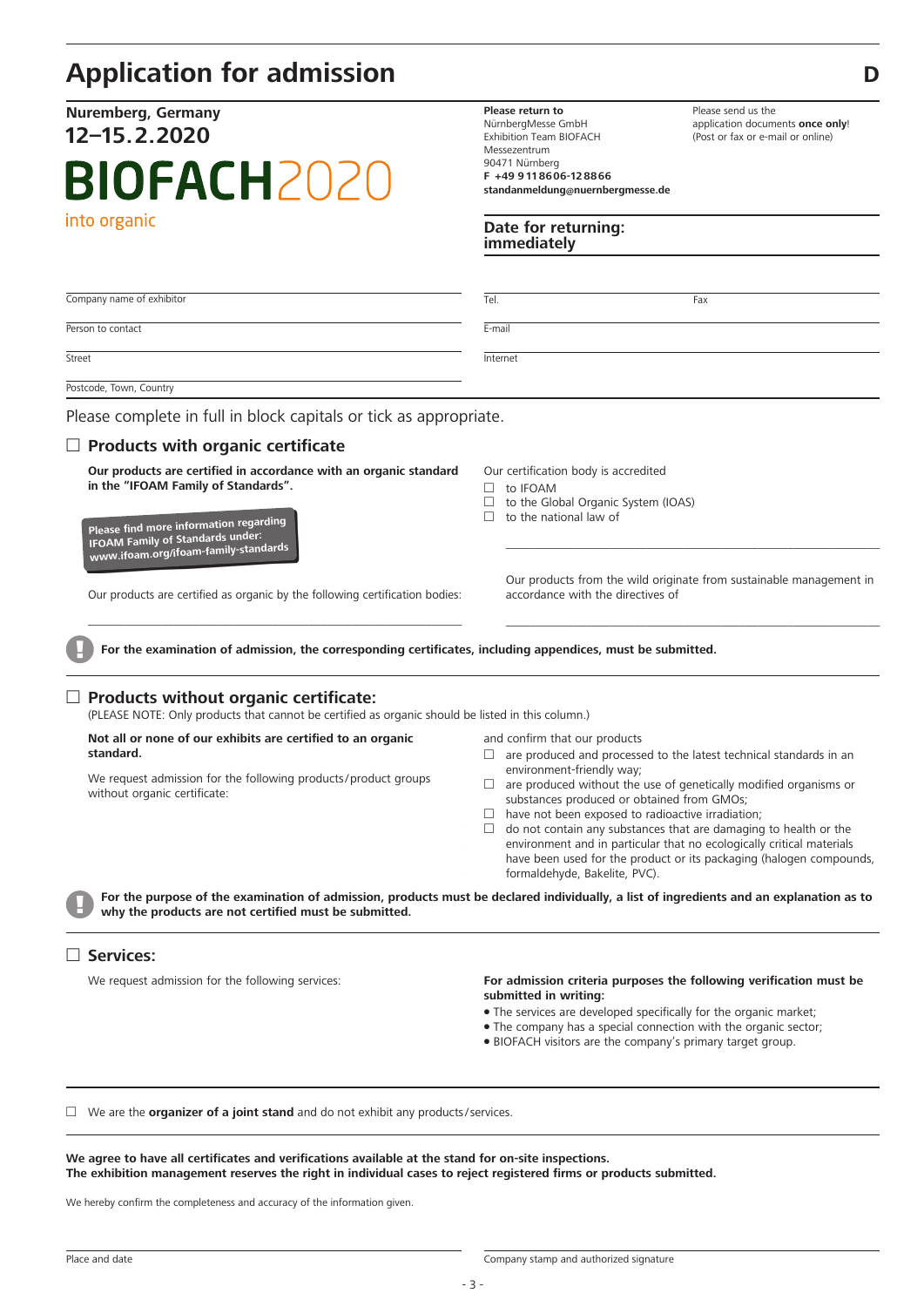We offer Marketing Services that help you to make your trade fair participation a success: Take advantage of our practical, wide-ranging marketing measures and make sure your booth gets the attention it deserves.

**The following services (print and online)\* are included in your trade fair participation.**

**Take advantage of these Marketing Services before, during and after the fair**

## **PRINT**

- Entry of your company name and stand number in the Exhibition Guide
- Imprint of your company name and stand number on 100 print admission vouchers
- 500 Stickers (with stand number)
- Exhibition flyers
- Display of your press releases in press center
- Provision of prepared mail-outs for your visitor marketing campaigns



# **ONLINE**

- 1000 E-Codes (electronic admission voucher codes for your customers)
- Entry in Exhibitor & Product Database 365 days online
- Online banner with your stand number



\* A detailed description of the contents is provided in items 15 of the Special Conditions for Participation.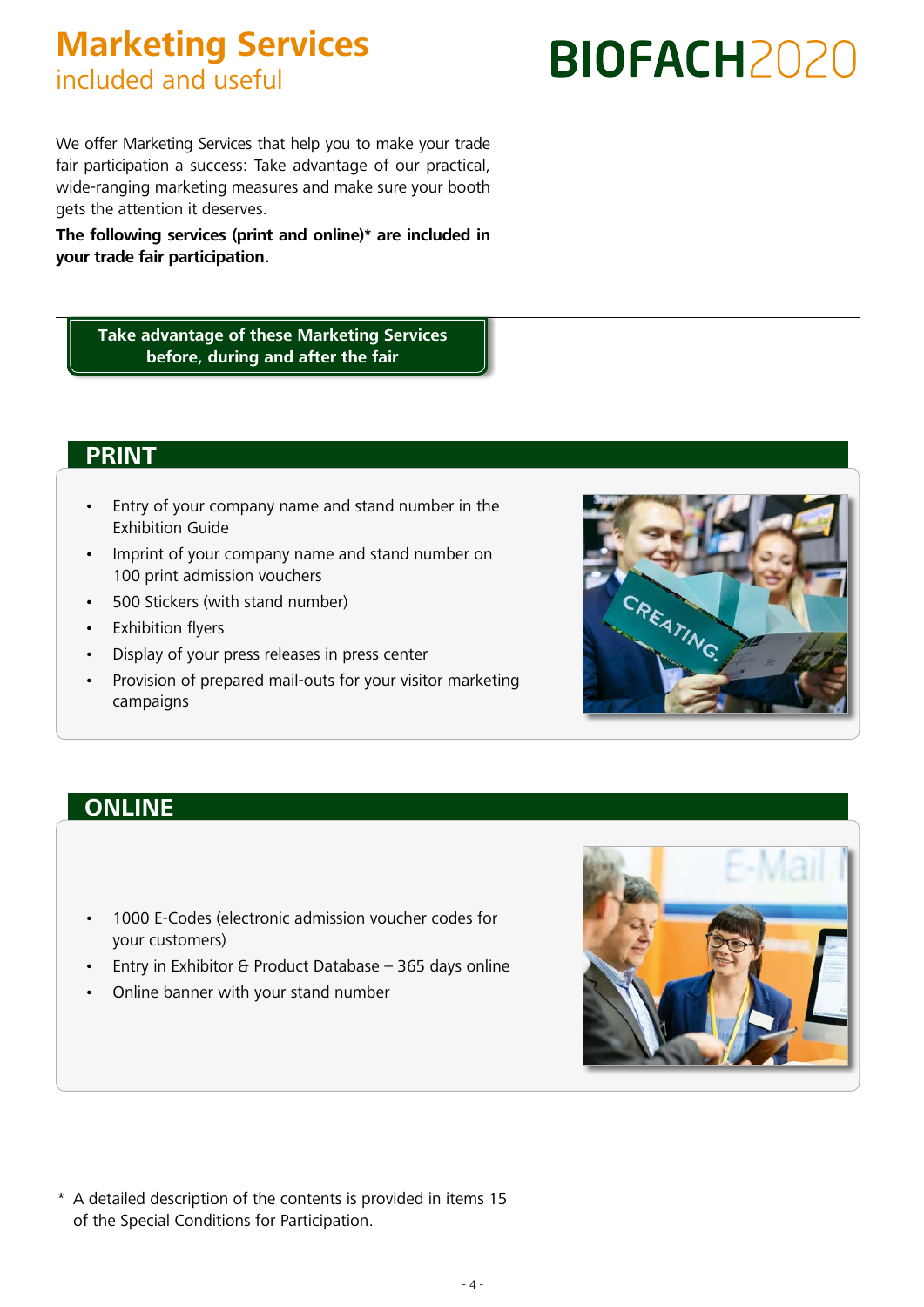# **Marketing Packages** easy and effective

Get yourself noticed!

**BIOFACH 2020. Subject to change.**

Take advantage of our marketing packages and make your company stand out to trade visitors. There are nine attractive options for various media channels (print, online and on-site advertising).

**This offer is available only to registered exhibitors at** 

# **BIOFACH20**

## **Deadline: immediately**

**Please return to**

NürnbergMesse GmbH Exhibition Services BIOFACH Team Marketing T +49 9 11 86 06-80 30 F +49 9 11 86 06-12 80 30

> Please send your **artwork no later than 15.11.2019**  to: marketing-messeservice@nuernbergmesse.de

**Select 2 or 3 advertising measures from the following options at the package price.**

|   | <b>PRINT</b>                                                                                                                                                                   | $2$ from $9$ | 3from9 |  |
|---|--------------------------------------------------------------------------------------------------------------------------------------------------------------------------------|--------------|--------|--|
| 1 | Company or brand logo in the Exhibition Guide<br>4 colors, incl. highlighting stand space in floor plan, circulation: 50,000 copies                                            |              |        |  |
| 2 | <b>Advertisement in the Exhibition Guide</b><br>1/2 page, 4 colors, circulation: 50,000 copies                                                                                 |              |        |  |
|   | <b>ONLINE</b>                                                                                                                                                                  |              |        |  |
| 3 | Mini banner on biofach.de - home page<br>Banner on home page, linked to your website                                                                                           |              |        |  |
| 4 | <b>Pole Position in Exhibitor &amp; Product Database</b><br>Logo advertisement on home page, linked with your company entry                                                    |              |        |  |
| 5 | Company or brand logo in the relevant hall plan<br>in the Exhibitor & Product Database<br>Logo display on the relevant hall plan with a link to your company entry.            |              |        |  |
|   | <b>ON-SITE</b>                                                                                                                                                                 |              |        |  |
| 6 | BannerUp in the service area<br>(WxH) 1 x 1.96 m, 4 colors, at approved locations                                                                                              |              |        |  |
| 7 | Floor-mounted poster in service area<br>A0 size, 4 colors                                                                                                                      |              |        |  |
| 8 | LightPylon<br>(WxH) 0.50 x 1.99 m                                                                                                                                              |              |        |  |
| 9 | Digital advertising displays at hall entrances and passageways<br>Displays above the entrance to hall 1 and passage to hall 4A or passage to<br>hall 7A and entrance to hall 9 |              |        |  |
|   | Prices of advertising packages (in euros)<br>Unless otherwise indicated, all prices stated are subject to statutory VAT<br>if the service is taxable in Germany.               | 1,890        | 2,720  |  |

The detailed scope of services, the technical instructions for creating data and the General and Special Terms of Business for Exhibition Marketing can be downloaded online from **biofach.de/packages.**

We have taken note of the attached Special and General Conditions for Exhibition Marketing incl. information on data protection and we accept them on all points. We can object to the promotional use of our data by NürnbergMesse GmbH at any time by letter (NürnbergMesse GmbH, Messezentrum, 90471 Nuremberg) or e-mail (data@nuernbergmesse.de).

Exhibitor / Customer

Contact for queries

Place and date

Email

Company stamp and authorized signature of exhibitor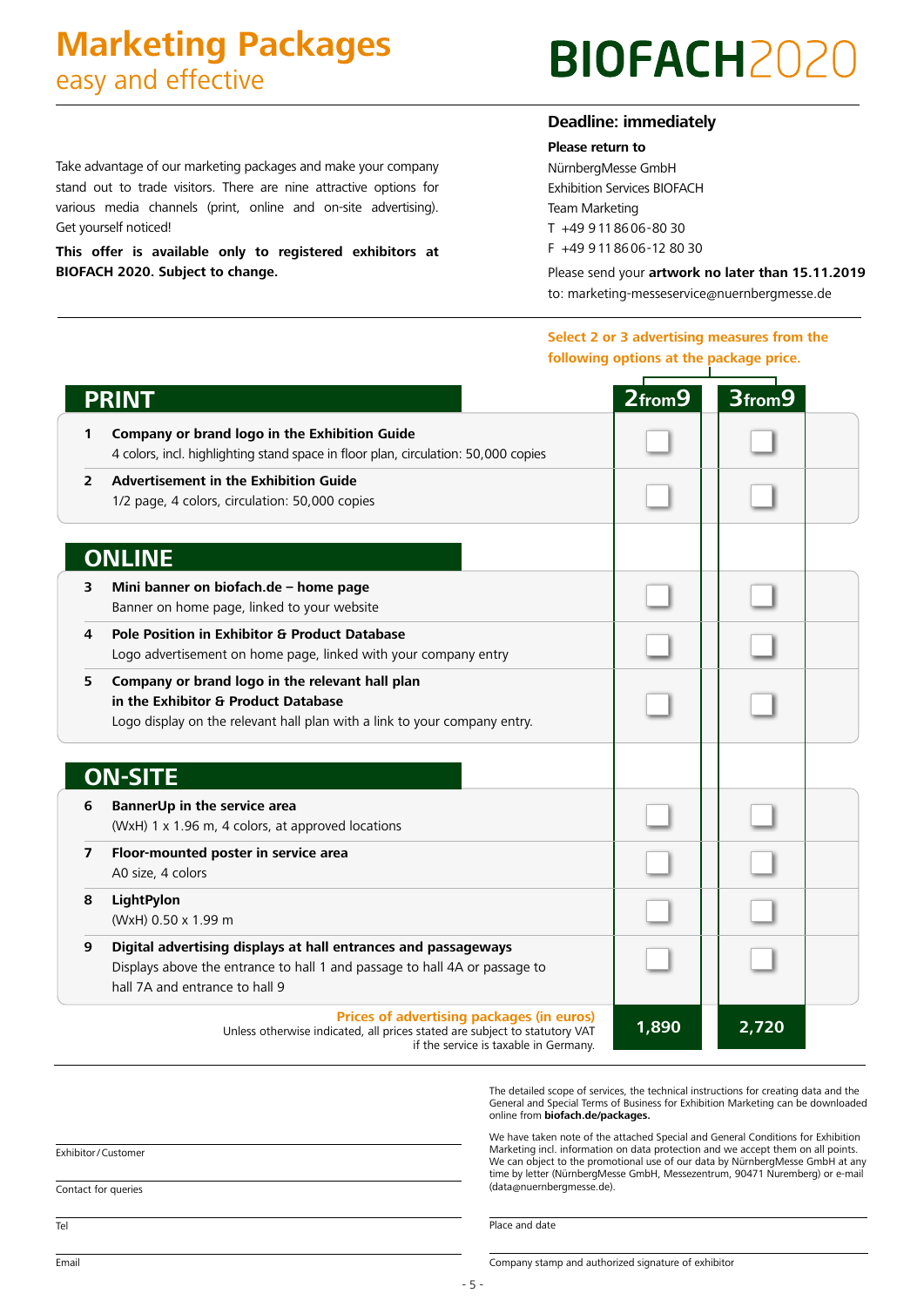# **Exclusive Marketing** individual and focused

# **BIOFACH2020**

Take advantage of our exclusive marketing and make your company stand out to trade visitors. Choose from an interesting range of print, online and on-site options to set yourself apart from the competition.

**This offer is available only to registered exhibitors at BIOFACH 2020. Subject to change.**

## **Deadline: immediately**

**Please return to** NürnbergMesse GmbH Exhibition Services BIOFACH Team Marketing T +49 9 11 86 06-80 30 F +49 9 11 86 06-12 80 30 marketing-messeservice@nuernbergmesse.de

| <b>PRINT</b><br>1. Advertisement in the Exhibition Guide 1/1 page<br>1/1 page, inside section EUR 2,450 | 1/1 page, cover page 2 EUR 3,350               | 1/1 page, cover page 3 EUR 3,350                   |
|---------------------------------------------------------------------------------------------------------|------------------------------------------------|----------------------------------------------------|
| <b>ONLINE</b>                                                                                           |                                                |                                                    |
| 1. Logo on the hall overview plan<br>of the Exhibitor &<br><b>Product Database</b><br>EUR 1,550         | 2. Ad-Keyword<br><b>EUR 150</b>                | 3. Products for your online entry<br><b>EUR 35</b> |
| 4. Mini Banner – sub-pages<br>EUR 1,050                                                                 | 5. Halfsize Banner – home page<br>EUR 1,550    | Halfsize Banner – sub-pages<br>6.<br>EUR 1,300     |
| 7. Fullsize Banner - home page<br>EUR 1,750                                                             | Fullsize Banner - sub-pages<br>8.<br>EUR 1,570 | Skyscraper Banner - home page<br>9.<br>EUR 2,300   |
| 10. Skyscraper Banner - sub-pages                                                                       | 11. Super Banner - home page                   | 12. Super Banner – sub-pages                       |

Unless otherwise indicated, all prices stated are subject to statutory VAT if the service is taxable in Germany.

|                     | The complete scope of services and the General and Special Terms of Business for<br>Exhibition Marketing are available to download online from: biofach.de/exclusive                                                                                                                                                                  |
|---------------------|---------------------------------------------------------------------------------------------------------------------------------------------------------------------------------------------------------------------------------------------------------------------------------------------------------------------------------------|
| Exhibitor/Customer  | We have taken note of the attached Special and General Conditions for Exhibition<br>Marketing incl. information on data protection and we accept them on all points.<br>We can object to the promotional use of our data by NürnbergMesse GmbH at any<br>time by letter (NürnbergMesse GmbH, Messezentrum, 90471 Nuremberg) or e-mail |
| Contact for queries | (data@nuernbergmesse.de).                                                                                                                                                                                                                                                                                                             |
| Tel                 | Place and date                                                                                                                                                                                                                                                                                                                        |
| Email               | Company stamp and authorized signature of exhibitor                                                                                                                                                                                                                                                                                   |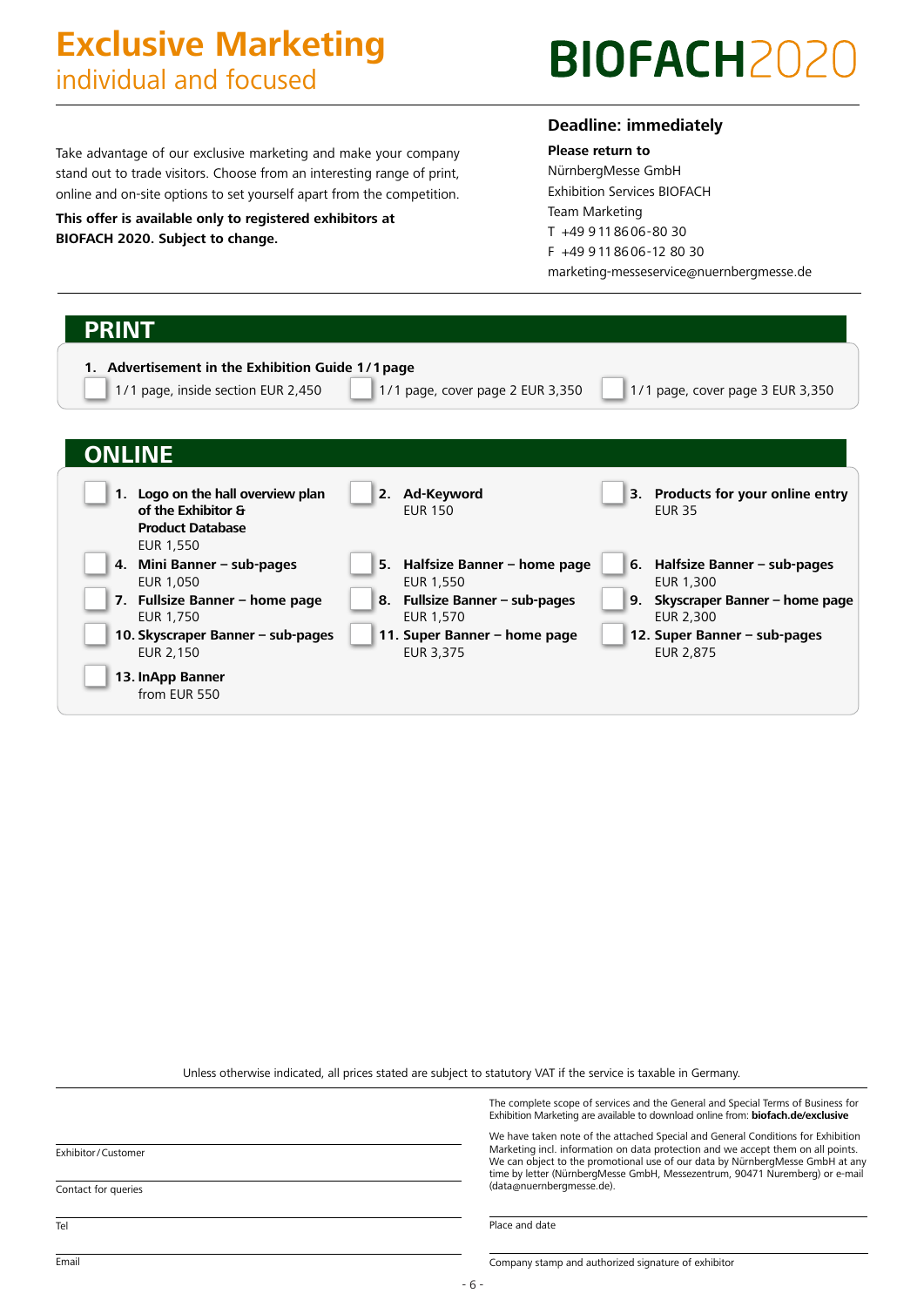# **Exclusive Marketing** individual and focused

# **BIOFACH202**

Take advantage of our exclusive marketing and make your company stand out to trade visitors. Choose from an interesting range of print, online and on-site options to set yourself apart from the competition.

**This offer is available only to registered exhibitors at BIOFACH 2020. Subject to change.**

## **Deadline: immediately**

**Please return to** NürnbergMesse GmbH Exhibition Services BIOFACH Team Marketing T +49 9 11 86 06-80 30 F +49 9 11 86 06-12 80 30 marketing-messeservice@nuernbergmesse.de

| <b>ON-SITE</b>                                                                                                                                  |                                                                                                                                                      |                                                                                                                                                                   |
|-------------------------------------------------------------------------------------------------------------------------------------------------|------------------------------------------------------------------------------------------------------------------------------------------------------|-------------------------------------------------------------------------------------------------------------------------------------------------------------------|
| Size M                                                                                                                                          |                                                                                                                                                      |                                                                                                                                                                   |
| 1. BlowUpColumn - mobile<br>EUR 3,450<br>4. Easy Discs<br><b>EUR 4,900</b><br>7. Triangle Tower<br>EUR 2,650                                    | 2. PowerCharger<br>EUR 2,100<br>5. LightBox<br><b>EUR 1,720</b>                                                                                      | 3. Digital advertising display<br><b>EUR 2,290</b><br>6. Slim Box<br>EUR 3,050                                                                                    |
| Size XL                                                                                                                                         |                                                                                                                                                      |                                                                                                                                                                   |
| 1. GalleryBanner<br><b>EUR 2,890</b><br>4. GigaFrame large<br>EUR 19,500<br>7. Large awning<br><b>EUR 3,200</b><br>10. RiggBanner<br>EUR 12,500 | 2. GigaBanner<br>EUR 24,500<br>5. GigaFrame special size<br>EUR 7,950<br>8. MegaBanner<br>EUR 5,400<br>11. Staircase advertising<br><b>EUR 3,600</b> | 3. GigaFrame small<br>EUR 15,500<br>6. Large poster<br>EUR 2,150<br>Multi-storey car park banner<br>9.<br>EUR 11,900<br>12. Advertising tower<br><b>EUR 7,510</b> |
| 13. Advertising Wave<br><b>EUR 2,720</b><br><b>Extraordinary</b>                                                                                |                                                                                                                                                      |                                                                                                                                                                   |
| 1. Mug advertising<br>EUR 3,450                                                                                                                 | 2. Bus shuttle branding<br>Small rear section EUR 1,550<br>Large rear section EUR 3,550                                                              | <b>Digital Signage</b><br>3.<br>NCC Ost foyer displays 4A or 7A<br>from EUR 3,780                                                                                 |
| 4. Digital Signage - NCC Ost<br>hall passageway 4A or 7A<br>from EUR 2,126                                                                      | 5. Digital Signage - NCC Ost<br>exit advertising 4A or 7A<br>from EUR 945                                                                            | Digital Signage - NCC Mitte<br>6.<br>foyer displays 1 or 9<br>from EUR 3,780                                                                                      |
| 7. Digital Signage<br>hall passageway 3C<br>from EUR 2,126                                                                                      | 8. Digital Signage<br>LED Screen portrait 3C<br>from EUR 2,126                                                                                       | Digital Signage - NCC Mitte<br>9.<br>hall passageway 1 or 9<br>from EUR 2,126                                                                                     |
| 10. Digital Signage<br><b>BIG LED Screen</b><br>from EUR 8,900                                                                                  | 11. CityLight poster mover<br><b>EUR 7,800</b>                                                                                                       | 12. Flying object - indoor<br><b>EUR 7,250</b>                                                                                                                    |
| 13. Footprints in the hall<br><b>EUR 4,800</b>                                                                                                  | 14. Lanyards<br>EUR 3,450                                                                                                                            | 15. Mirror advertising<br><b>EUR 5,500</b>                                                                                                                        |
| 16. Sponsor rest zone<br><b>EUR 2,200</b>                                                                                                       | 17. WalkingAct<br><b>EUR 2,750</b>                                                                                                                   | 18. Advertising space<br>from EUR 2,663                                                                                                                           |

Unless otherwise indicated, all prices stated are subject to statutory VAT if the service is taxable in Germany.

The complete scope of services and the General and Special Terms of Business for Exhibition Marketing are available to download online from: **biofach.de/exclusive**

We have taken note of the attached Special and General Conditions for Exhibition Marketing incl. information on data protection and we accept them on all points. We can object to the promotional use of our data by NürnbergMesse GmbH at any time by letter (NürnbergMesse GmbH, Messezentrum, 90471 Nuremberg) or e-mail (data@nuernbergmesse.de).

Place and date

Exhibitor / Customer

Contact for queries

Tel

Company stamp and authorized signature of exhibitor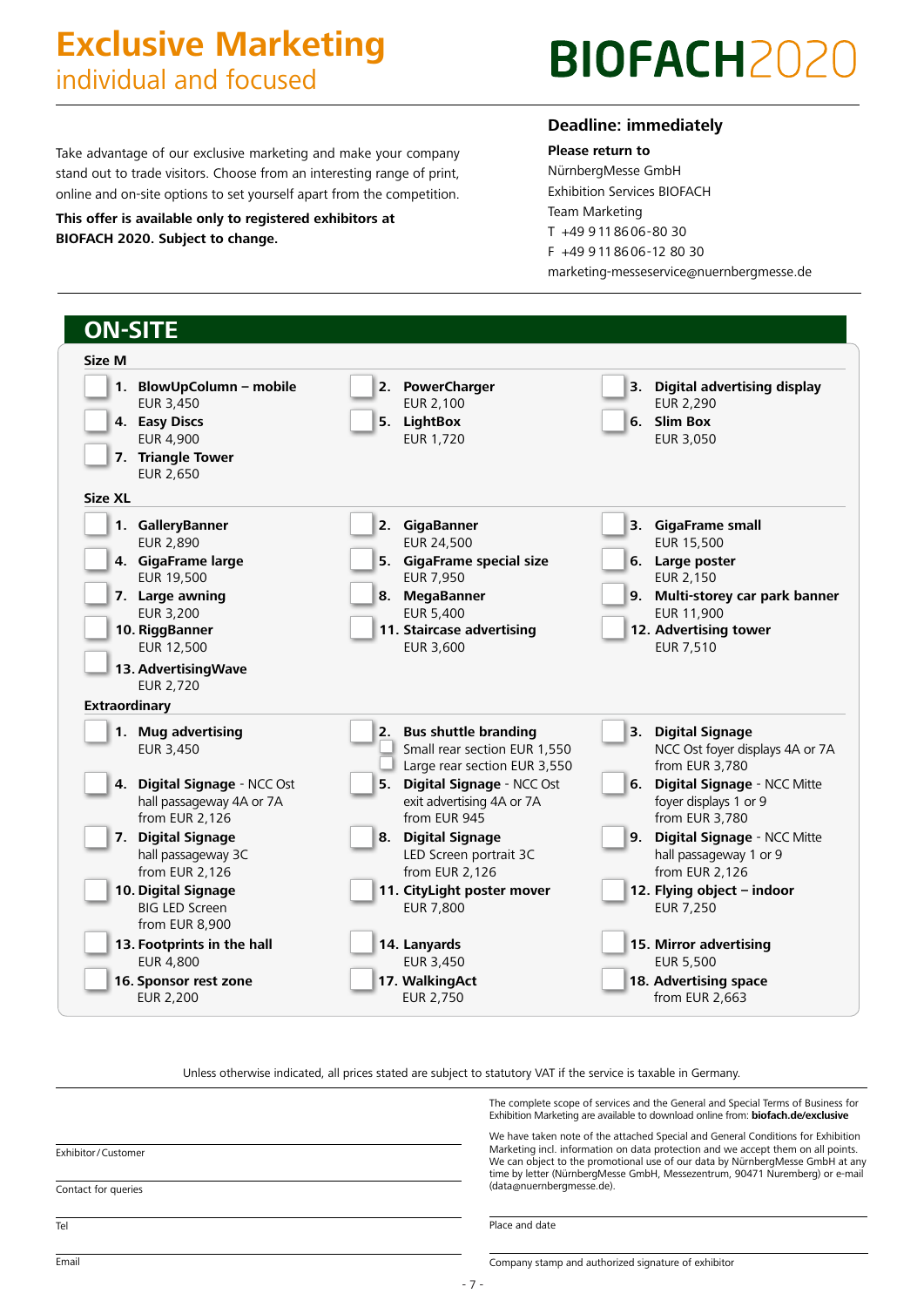# **Special Conditions for Participation Trade Fair BIOFACH 2020**



| 1.            | Venue, duration, opening hours |                                    |  |  |
|---------------|--------------------------------|------------------------------------|--|--|
|               | Venue:                         | <b>Exhibition Center Nuremberg</b> |  |  |
|               | Duration:                      | Wed 12-Sat 15 February 2020        |  |  |
|               | Opening hours:                 | Wed 12-Fri 14 February 2020        |  |  |
|               |                                | Sat 15 February 2020               |  |  |
| $\mathcal{P}$ | Organizer                      |                                    |  |  |

#### **2. Organizer**

NürnbergMesse GmbH Messezentrum, 90471 Nürnberg, Germany T +49 9118606-0, F +49 9118606-8228 info@biofach.de www.biofach.de www.nuernbergmesse.de CEOs: Dr. Roland Fleck, Peter Ottmann Registration Number HRB 761 Nürnberg Chairman of the Supervisory Board: Albert Füracker, MdL Bavarian State Minister of Finance and Regional Identity

#### **3. Contractual terms**

The terms for participation in the Trade Fair BIOFACH 2020 are the Special and General Conditions for Participation in Fairs and Exhibitions (including Supplementary Agreement), the NürnbergMesse site regulations, the organizational (e.g. exhibitor information), technical (e.g. Online ExhibitorShop) and other conditions notified to the exhibitor before the exhibition begins. If NürnbergMesse provides additional exhibition services through a ServicePartner in response to a separate order, the general terms and conditions of business of the respective ServicePartner shall prevail over these Special Conditions for Participation in case of discrepancies.

#### **4. Application**

The application must be made using the application forms issued by NürnbergMesse A "Application as Direct Exhibitor" or B "Application for your co-exhibitor". Forms C "Entries in the exhibitor and product database on www.biofach.com" and D "Application for admission" must also be completed. The processing of your application can only begin once all the necessary documents have been submitted.

#### **5. Admission criteria for exhibitors and products**

The submission of the application only constitutes an application for admission. BIOFACH and VIVANESS have their own separate admission criteria for products and services. Information about these criteria is obtainable on www.biofach.com and www.vivaness.com. The project management reserves the right to reject products submitted or exhibitors in individual cases. Products (copies, counterfeits, etc.) that violate the regulations for the protection of industrial property rights in Germany are not admitted. Compliance with statutory requirements is the sole responsibility of the exhibitor.

**Moreover, the exhibitor's products must be mainly intended for visitors to BIOFACH and VIVANESS and not for exhibiting companies!**

#### **6. Conclusion of contract**

A binding order for stand space is made by the exhibitor returning the completed "Application" form. If the organizer has sent the exhibitor a suggested stand position and this is confirmed by the exhibitor, the rental contract between the exhibitor and the organizer will be concluded on confirmation of the stand space by the organizer. If the organizer has not sent the exhibitor a suggested stand position or the position suggested by the organizer is not confirmed by the exhibitor, the rental contract will be concluded according to the stand space confirmation, unless the exhibitor objects in writing within 2 weeks after receipt of the confirmation of stand space.

The exhibitor agrees to pay a processing fee of EUR 400 if the order for stand space is cancelled prior to receipt of the stand confirmation.

Cancellation after receipt of the stand space confirmation (= admission) is governed by item 7 of the General Conditions for Participation in Fairs and Exhibitions. The admission of companies is at the discretion of the organizer. All exhibits are to be listed in full in the application. Failure to complete form D or the provision of false information entitles the organizer to cancel the admission and stand space confirmation in accordance with item 8 of the General Conditions for Participation in Fairs and Exhibitions. Should it transpire before or during the exhibition that these declarations are incorrect, the articles concerned may be removed from the stand or the complete stand closed if the majority of the products are not admissible. Such action shall not affect the exhibitor's obligation to pay invoices.

#### **7. Rental in exhibition halls**

#### **per m² (or part thereof) stand space**

| EUR 165        | In-line stand   | $(1 \text{ side open}; \text{ min. } 9 \text{ m}^2)$  |
|----------------|-----------------|-------------------------------------------------------|
| <b>EUR 191</b> | Corner stand    | $(2 \text{ sides open}; \text{min. } 15 \text{ m}^2)$ |
| <b>EUR 199</b> | Peninsula stand | (3 sides open; min. 30 m <sup>2</sup> )               |
| EUR 212        | Island stand    | $(4 \text{ sides open}; \text{min. 60 m}^2)$          |

#### **Early booking discount: EUR 6/m² reduction on the booked stand space for complete registrations received by 31 May 2019.** Minimum stand space is 9 m².

For each commenced m² of upper floor stand space a price of 50% of the respective m² stand space rental price is charged. Approval for two-storey stands can be applied for using the form "Application for construction permit for two-storey stands". This form also contains the guidelines as well as the prices of approval, the sprinkler system and heat differential detectors for twostorey stands.

For pillars, which are located within the exhibitor's stand area, NürnbergMesse grants the exhibitor a discount of 1 m<sup>2</sup> per pillar on the booked stand space. The type of stand allocated depends on planning; an entitlement to a certain type of stand does not exist.

Rental includes:

9:00-18:00 daily  $9:00 - 17:00$ 

 Hire of the stand space during assembly, exhibition and dismantling. General guarding of the exhibition halls. General lighting of the exhibition halls. General cleaning of the passageways.

An administrative fee of EUR 0.60/m² of stand space in exhibition halls will be charged and remitted to the AUMA (Association of the German Trade Fair Industry).

The waste disposal service includes the professional removal and recycling of any waste generated at the stand during assembly and dismantling as well as for the entire duration of the trade fair. The flat fee for this is EUR 3.50/m² and is charged up to a maximum area of 500 m². The disposal of production waste accumulated during the event, entire stand elements or complete exhibition stands must be ordered separately. It is strictly forbidden to bring any waste with you, any violation will be charged to the exhibitor. We reserve the right to take further measures. Waste is disposed of in accordance with the Technical Regulations.

#### **8. Complete rental stand**

All charges per m² of stand space (rounded up to nearest full m²), in addition to rental charge for stand space in exhibition halls (see item 7). All pictures are examplary pictures.

Rental includes:

 Hire of complete stand: One of the nine models of stand available can be selected on the enclosed order form "Complete rental stands".

You will find further models at www.standconfigurator.com.

The organizer is responsible for assembling and dismantling the complete rental stand.

The complete rental stand and its fittings must not be pasted over, nailed, painted or damaged in any way. The exhibitor is liable for damage done during the rental period and will be charged with the costs.

#### **9. Payment conditions**

Invoices are payable in full. All payments are to be made in EURO without charges, quoting invoice number.

If the exhibitor enters a different invoice address on the application form, he authorizes the stated person/company to receive the invoice and other payment requests. This does not exempt the exhibitor from his obligation to pay. The issue of an invoice to an invoice addressee who is not the contractual partner or recipient of the service is only admissible if the invoice clearly, explicitly and verifiably indicates who the actual recipient of the service is and that the invoice addressee is only the postal address of the invoice.

For this reason, NürnbergMesse has issued the invoice c/o the invoice addressee you have stated, cf. Section 14.5 Para. 3 p. 1 ff. of the German VAT Implementation Decree (UStAE).

For subsequent changes to the invoice for which the exhibitor is responsible, NürnbergMesse may charge a processing fee of EUR 50.

An entitlement to occupy the allocated stand space exists only after payment of invoices in full. The exhibitor is to provide proof of payment.

The exhibitor agrees to transmission of invoices by the organizer via e-mail (electronic billing). If the exhibitor does not wish to use electronic billing, he or she can object in writing or in text form.

#### **10. Insurance**

Exhibitors are obliged to make their own adequate insurance arrangements. Insurance for exhibitors (transport and duration of event) is advisable and can be arranged through a collective insurance contract taken out by the organizer.

#### **11. Modification**

The organizer reserves the right to cancel, postpone or relocate the exhibition, to shorten or lengthen the exhibition, or for technical, official or other in the opinion of the organizer compelling reasons to assign to the exhibitor another space or to modify and reduce the size of the space. A withdrawal from the contract resulting from these actions will not be accepted.

### **12. Assembly and dismantling, passes**

| Assembly around-the-clock: Sun 9 February 2020                                 |  |                            | from $7:00$     |
|--------------------------------------------------------------------------------|--|----------------------------|-----------------|
|                                                                                |  | until Tue 11 February 2020 | 19:00           |
| Exhibition stands for which assembly has not commenced by 15:00 on Tuesday,    |  |                            |                 |
| 11 February 2020, will be decorated by the organizer, if they cannot be        |  |                            |                 |
| otherwise disposed of. The construction of exhibition stands must be completed |  |                            |                 |
| by Tuesday, 11 February 2020 at 19:00 clock, so as not to jeopardize the       |  |                            |                 |
| operation of the event. Costs incurred will be charged to the exhibitor.       |  |                            |                 |
| Dismantling:                                                                   |  | Sat 15 February 2020       | $17:00 - 24:00$ |
|                                                                                |  |                            |                 |

| Sat 15 February 2020 | 17:00-24:00    |
|----------------------|----------------|
| Sun 16 February 2020 | $0:00 - 22:00$ |
| Mon 17 February 2020 | $7:00 - 19:00$ |

Access to the halls during assembly and dismantling times is only permitted on display of special passes, which are not valid during the exhibition. **Dismantling is not permitted before 17:00 Please see item 19 of the Special Conditions for Participation.**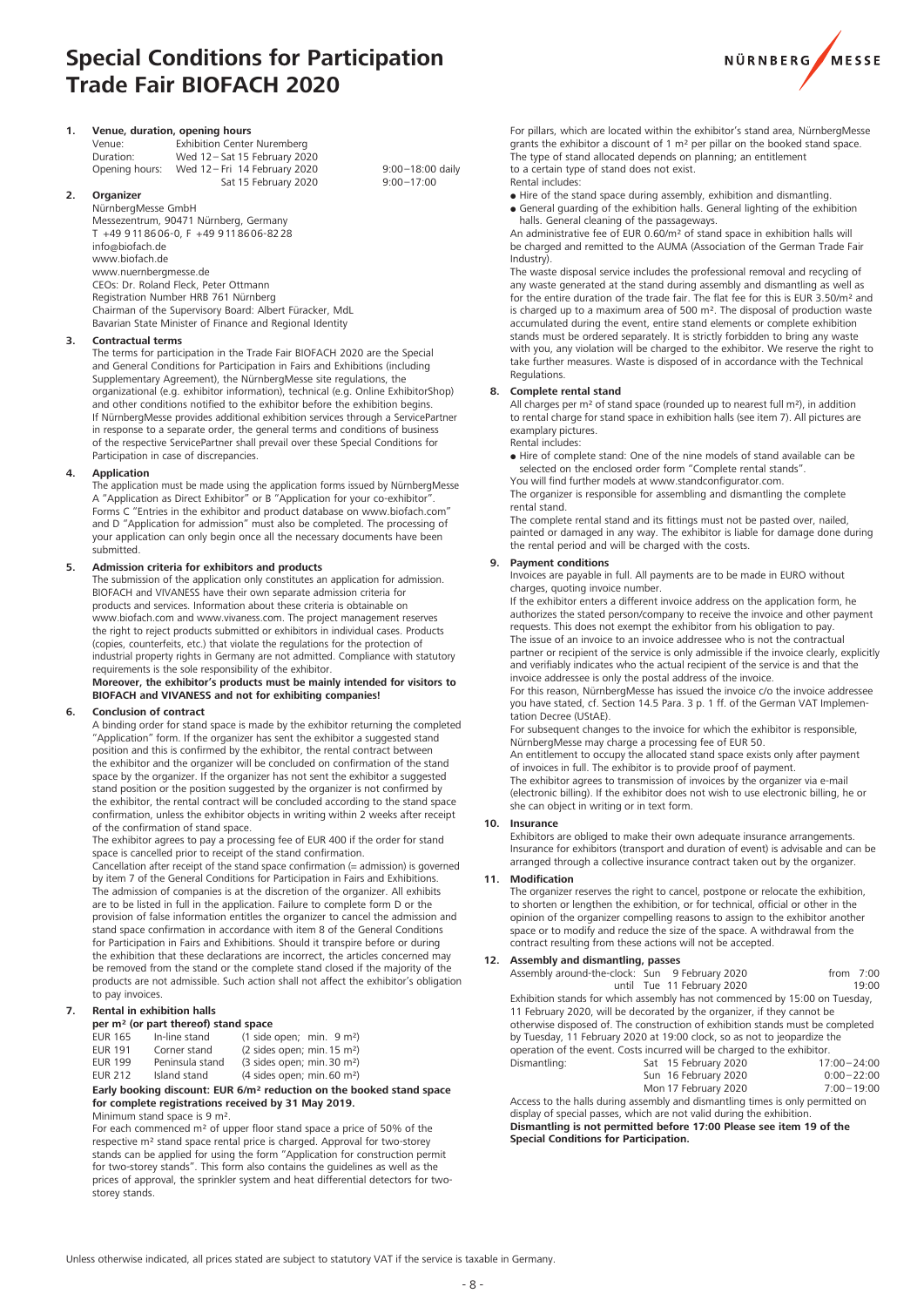# **Special Conditions for Participation Trade Fair BIOFACH 2020**



#### (Continued)

If the clearing of the stand space is not completed in time until the end of the official dismantling period, the organizer is entitled to charge a fee of EUR 300 per m². In the case of non-timely clearing, the clearing will be made by the organizer at the expense of the exhibitor. The organizer is also entitled to dispose of abandoned exhibition stands and / or exhibits at the exhibitor's expense. The organizer assumes no liability for damage to left-behind exhibition stands and / or exhibits or their loss.

#### **13. Stand design**

The exhibitor is responsible for stand equipment and decoration. The exhibitor agrees to erect **2.50 m high stand partition walls** on all closed sides of the stand space and to lay floor covering. The hall walls are **not** to be used. **The overriding principle for the design of all exhibition stands is transparency. All open sides** of the stand must be freely accessible. This means that at least **50%** of the respective gangway side must **not** be obstructed **by structures** or fittings. **The minimum height is 2.50 m.**

#### The backs of stand partition walls, advertising carriers or other design elements facing neighboring stands and exceeding a height of 2.50 m must be white, in a clean and tidy condition and must not contain any text or graphics.

#### **The maximum stand height is 5.00 m.**

If the rental exhibition stand is not used, a fascia (0.30 m high) must be fitted on all open sides of the exhibition stand. The fascia is not required, if the necessary stand appearance is provided in some other way.

The exhibition organizer reserves the right to give further instructions concerning the design of stands. Only water-soluble adhesive may be used on the fiber board stand partition walls and these may not be painted unless they have first been covered with wallpaper. After the exhibition, wallpaper or other finishing material must be removed by the exhibitors, otherwise exhibitors will be charged with the costs

All other stand partition walls, floors, hall walls, pillars, installations, fire-fighting equipment and other permanent hall fixtures must not be pasted over, nailed, painted or damaged in any way. The exhibitor is liable for damage done and will be charged with the costs. Pillars, installations and fire-fighting equipment within the stand are part of the allotted stand space and must be accessible at all times. Floor coverings in the stands are only to be fixed with double-sided adhesive tape (following tapes are to be used: tesafix no. 4964).

**The exhibitor agrees to comply with these conditions. Non-compliance may result in claims for damages by the organizer or the neighboring exhibitors affected.**

#### **Please note also the stand assembly instructions at www.biofach.com. 14. Exhibitor passes**

Each exhibitor will be given free passes according to stand size for his exhibition stand and operating personnel. 3 passes will be issued for up to 10 m² stand space, plus 1 pass for each further 10 m<sup>2</sup>, up to a maximum of 21 free passes. Joint stands receive 3 additional passes per co-exhibitor. These tickets are valid during duration and also during assembling and dismantling time. Any additional exhibitor passes needed can be purchased for entitled persons at a price of EUR 43.

#### **Exhibitor passes must be personalized and are only to be issued to personnel working on the exhibitor's stand.**

#### **15. Marketing services for direct and co-exhibitors**

**The organizer provides the following services for each exhibitor, provided all the necessary documents are received in full by NürnbergMesse by not later than 11 October 2019.**

- Display of exhibitor's **press information** in the press center.
- Entry of exhibitor's company name and stand number in the **Exhibition Guide** (issued free to all visitors).
- Imprint of company name and stand number of exhibitor on **100 printadmission vouchers** – only online redeemable. The exhibitor is only billed for admission vouchers actually exchanged for tickets by visitors.
- **1000 e-codes** (electronic admission vouchers only online redeemable).
- The exhibitor is only billed for e-codes actually exchanged for tickets by visitors. **100 visitors prospectuses** (in different languages)
- **500 stickers** (printed with stand number of exhibitor)
- **Online banner** with exhibitor's stand number
- **It is strictly forbidden to sell admission vouchers to third parties.**

#### **Admission vouchers are only to be issued to trade visitors free of charge. Only valid in conjunction with proof of eligibility as trade visitor.**

Also included is an **Internet entry** on the exhibition Web site for each exhibitor. This entry is activated circa **all year round** – including after the exhibition – and includes the following services:

- Entry of **company name**, **address**, **stand number,** hidden **e-mail address** and **logo**
- Presentation of **5 products** or **services** with one photo, one film and one text of maximum 4,000 characters per product or service
- Possibility of continuously marking 5 products or services as **new products Company profile** (maximum 4,000 characters)
- Unrestricted assignment to the list of products
- **One free entry for the job market**
- **Link** from the exhibition website to the exhibitor's website. The exhibitor connects a **return link**.
- Entry of company name and stand number in the **online floor plans** (only for direct exhibitors)
- Publication of up to 3 exhibitor's press releases
- Possibility of continuously **updating** the Internet entry
- All-year-round **support** by the online team

The exhibitor agrees to purchase the marketing services at a price of EUR 520. This will be charged together with the stand rental. No reduction in price can be granted if only parts of the package are used, in particular if the exhibitor does not meet our deadlines.

NürnbergMesse and its employees and agents are only liable for accidental omissions, printing errors, faulty workmanship of any kind, etc. in exhibition directories (such as Exhibition Guide, Internet entry, etc.) if such defects can be proved to have been caused by intent or gross negligence.

#### **16. Co-exhibitors**

Co-exhibitors are companies who appear on the exhibitor's  $(=$  direct exhibitor's) stand and present their own products with their own personnel. Their independence must also be recognizable without physical separation. Co-exhibitors are only admissible if they fulfill the conditions for participation in the event and the information requested on the application form for co-exhibitors has been entered in full.

Once a co-exhibitor has been registered, a fee of EUR 520 must be paid if the co-exhibitor then cancels or doesn't take part.

Co-exhibitors are subject to the same conditions as the exhibitor and must be registered by the (direct-)exhibitor. In case of non-compliance with our conditions NürnbergMesse will charge an additional fee of EUR 1,000 per co-exhibitor.

#### **17. Stand numbers**

After mailing the stand space confirmation, NürnbergMesse may charge a processing fee of EUR 100 for subsequent changes to stand numbers, in so far as such changes can be justified by the exhibitor.

#### **18. Exhibition priority**

An application for exhibition priority for this event has been submitted to the Federal Ministry of Justice. The priority certificate protects certain patent rights until submission of an application to a patent office in Germany or abroad.

#### **19. Rules and regulations**

- **The products must be intended for resellers; direct sales at the exhibition are prohibited. Exhibitors are also prohibited from presenting unauthorized products, especially conventional foods. In case of non-compliance NürnbergMesse reserves the right to close the concerned stand, as well as exclude the exhibitor from participating in follow-up/subsequent events. Compliance with statutory requirements is the sole responsibility of the exhibitor.**
- No stand is to be completely or partly cleared before the end of the exhibition, i.e. your staff and products must still be on the stand. In the event of contravention, NürnbergMesse will charge the exhibitor concerned a fee of EUR 1,200 for failure to comply with regulations/provisions and reserves the right not to admit the exhibitor to the next event. The direct exhibitor is liable for any co-exhibitors it has. The fee will be charged per coexhibitor.
- The serving of food and drinks for immediate consumption on payment requires special approval. Only reusable crockery or compostable crockery can be used.
- The taking of animals to the exhibition centre is not permitted.
- NürnbergMesse reserves the right to **direct flows of visitors** or, if necessary, to route visitors partly under compulsion. Even after the announcement of possible measures for this purpose, NürnbergMesse is still entitled to change these as short notice at its own discretion and without consulting the exhibitors affected.
- The exhibitor must take care of the delivery of all goods and materials needed for the exhibition appearance. Packages addressed to the organizer for participation in the event will therefore not be accepted.

#### **20. Exhibitor claims, written form, place of fulfillment, jurisdiction**

All exhibitor claims against the organizer must be made in written. The statutory period of limitation begins on the last day of the exhibition. Agreements that deviate from these or supplementary terms must be in writing. German law and the German text shall prevail.

Place of fulfillment and jurisdiction is Nürnberg. However, the organizer reserves the right to bring his claims before the court of the place at which the exhibitor has his place of business.

Unless otherwise indicated, all prices stated are subject to statutory VAT if the service is taxable in Germany.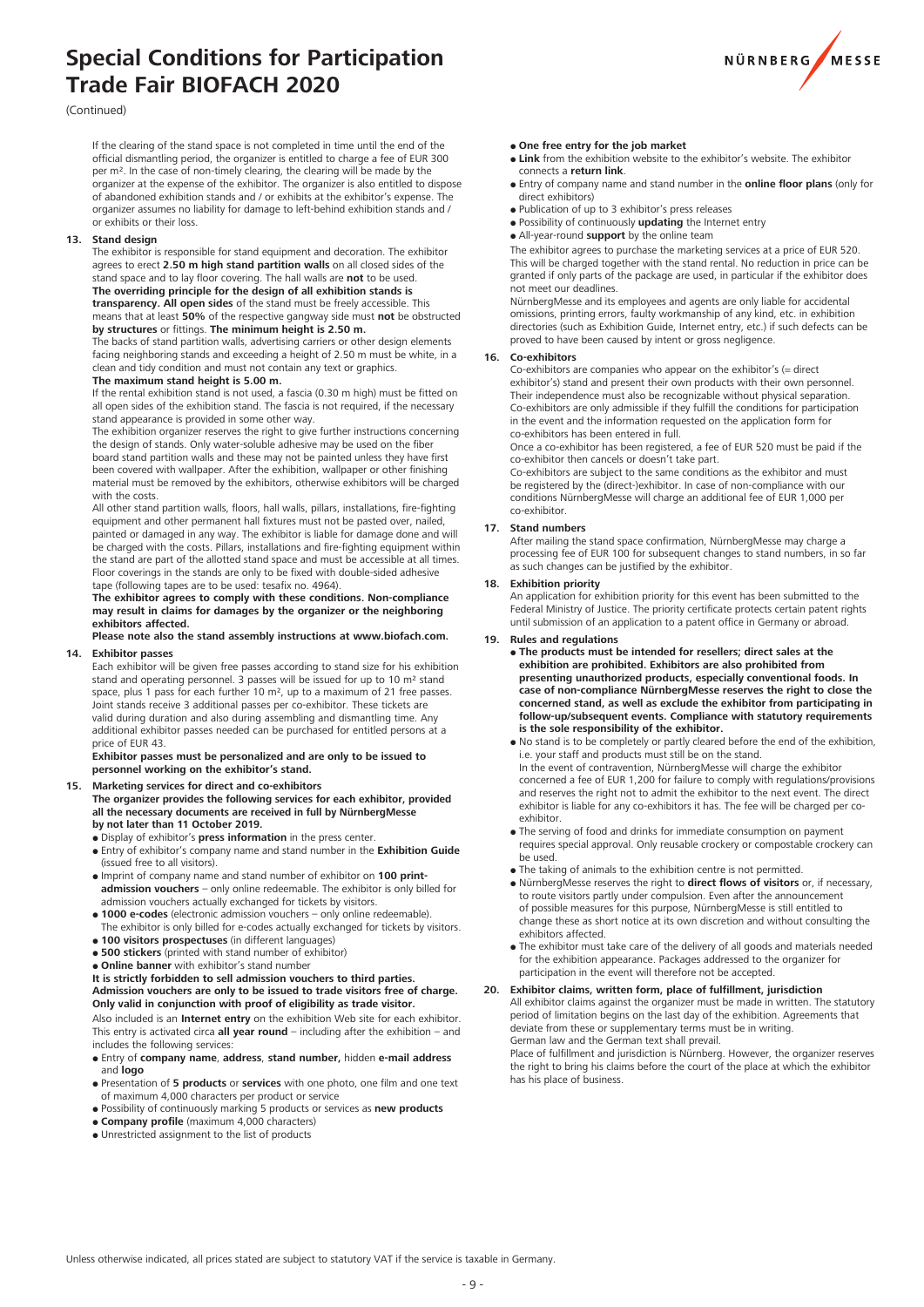# **General Conditions for Participation in Fairs and Exhibitions**



As per February 2019

In case of disagreement, the Special Conditions for Participation shall have priority over the General Conditions for Participation.

#### **1. Application**

Applications to exhibit at a fair or exhibition (event) must be made on the official printed application form, which must be accurately completed and signed in a legally effective manner. Alternatively the application can be effected online by accurately completing and sending the online form and if need be additional confirmation of a link received by e-mail.

Such an application constitutes a contractual offer to the organizer and cannot be endorsed with conditions and restrictions, particularly with respect to desired stand positions, which do not represent a condition for participation. By signing this form or sending the online form more specifically additional confirmation of a link received by e-mail, the General and Special Conditions for Participation are recognized as binding and included into the contractual offer by the applicant, who is also responsible and liable for adherence to the said conditions by persons employed by him at the event.

#### **2. Admission/Stand space confirmation**

Admission of exhibitors and listed exhibits is a matter for the sole discretion of the organizer, who will confirm same in a written or text form stand space confirmation (e.g. e-mail).

The contract comes into force on confirmation of admission. Reservations or conditions stipulated in the application are invalid without the written confirmation of the organizer. If the content of the confirmation of admission differs significantly from the content of the application form, the contract is concluded in accordance with the confirmation of admission if the exhibitor does not object in writing within 2 weeks of receipt. A legal entitlement to admission does not exist. If the number of suitable applications received by the organizer before the application deadline exceeds the amount of space available, admission will be decided at the discretion of the organizer. The organizer is also entitled to limit the listed exhibits.

Admission applies only to the listed exhibits, the exhibitors specified in the stand space confirmation and the space stated therein. Other items than those listed and admitted cannot be exhibited.

An exhibitor who has previously failed to settle his financial obligations to the organizer or settle them punctually may be excluded from admission.

#### **3. Allotment of space**

Allotment of space will be made by the organizer in accordance with the product groups and arrangement of the event concerned and subject to the space available. Siting requests made in the application form will be considered as far as possible. Order of receipt of applications will not be the sole deciding factor for allotment of space.

The organizer is entitled, if necessary, to alter the size, shape and position of the allotted space. He will notify exhibitors of the necessity for such alteration immediately and, if possible, offer a comparable space elsewhere in the exhibition. If this entails an alteration in the stand rental, reimbursement or additional payment shall result. Exhibitors are entitled to withdraw their application within 2 weeks of receipt of such notification. Exhibitors must accept that the location of other stands at the beginning of the fair or exhibition may have altered since the time of admission; no claim may be made on account of such alterations. Exchanging the allotted space with that of another exhibitor or transfer to a third party, even only in part, is not allowed without the permission of the organizer.

#### **4. Joint exhibitors**

Stand spaces are hired only as complete spaces and only to one contractual partner. Exceptions may be made to this rule, if necessary. If several exhibitors wish to share a stand space, they must name a representative in their application form who is authorized to act on their behalf in negotiations with the organizer.

#### **5. Co-exhibitors**

The use of the stand space by another company with its own products and personnel (co-exhibitor) requires a separate application of the direct exhibitor and a confirmation of the application by the co-exhibitor itself as well as an admission by the organizer. Admission of one or more co-exhibitors is subject to a special fee.

Responsibility for ensuring that co-exhibitors fulfill all their commitments shall rest with the principal exhibitor, if applicable, in addition to the co-exhibitor.

 Apart from telephone number, fax number and e-mail address further personal data of the co-exhibitor will be recorded for the application. Additionally structural data of the co-exhibitor will be checked and recorded. By the application of the co-exhibitor the direct exhibitor grants to be ordinary enabled or enabled enough to lodge the data.

#### **Stand rental, lien**

Stand rentals and terms of payment are shown in the Special Conditions for Participation.

Payment of the stand rental must be made in accordance with the dates laid down before the allotted space may be occupied. Complaints about the invoice can only be considered if they are submitted within 14 days of invoicing. The organizer is entitled to exercise his right of lien and sell any distrained property on the open market after written notice of intention. No liability will be accepted for damage to seized items unless deliberate or caused by gross negligence.

#### **7. Withdrawal of application, cancellation of part of stand space**

If the exhibitor withdraws his application, cancels part of the stand space or does not participate in the event, the organizer is entitled to use the hired stand space or the cancelled part of the space for other purposes and relet to third parties. Any cancellation declarations made by the exhibitor must always be made in writing or in text form.

 If the exhibitor possesses no mandatory withdrawal or termination right, he still remains obliged to pay the following cancellation fee on cancellation or partial cancellation after admission has been confirmed:

- up to 90 days before the start of the event 50%
- up to 30 days before the start of the event 80% and
- less than 30 days before the start of the event the full amount of the agreed rental for the cancelled stand space.

In each of the above cases, the exhibitor retains the right to prove that the organizer has saved costs not considered in the deduction and has benefited as a result of the cancellation, partial cancellation or non-participation. If other free spaces of the size let to the exhibitor are still available for the event, the exhibitor may not normally claim that the organizer has benefited from reletting the stand space or part of it or using it for other purposes, especially in terms of the rental obtained.

#### **8. Cancellation of admission**

The organizer is entitled to cancel confirmation of admission and relet the space elsewhere in the following cases:

- The stand is obviously not occupied in good time, i.e. at least 24 hours before the official opening of the event.
- The exhibitor fails to pay the stand rental at the agreed time and allows a period of grace granted by the organizer to lapse without result.
- An application to commence insolvency proceedings against the exhibitor's assets is lodged or rejected for lack of assets, or insolvency proceedings have already been commenced.
- The conditions for stand space confirmation are no longer fulfilled by the registered exhibitor or the organizer receives knowledge of grounds which would have justified exclusion if they had been disclosed earlier.
- The exhibitor infracts the organizer's site regulations.

The organizer reserves the right to assert claims for damages in such cases. The exhibitor has no entitlement to claim damages.

#### **9. Cancellation of rental exhibition stands and other services**

Once admission has been confirmed, the exhibitor must pay charges even if he withdraws his application or does not exhibit. The organizer also reserves the right to assert claims for damages. If the exhibitor cancels the order for rental exhibition stands and/or other services, the following cancellation fee is payable based on the value of the order.

- 90 days to 15 days before start of assembly (see Special Conditions for Participation) of the event 25% of the order value
- 14 days to 1 day before start of assembly (see Special Conditions for Participation) of the event 80% of the order value
- the full amount is payable from the start of the assembly period.

The exhibitor retains the right to prove that the requested compensation for costs incurred is too high.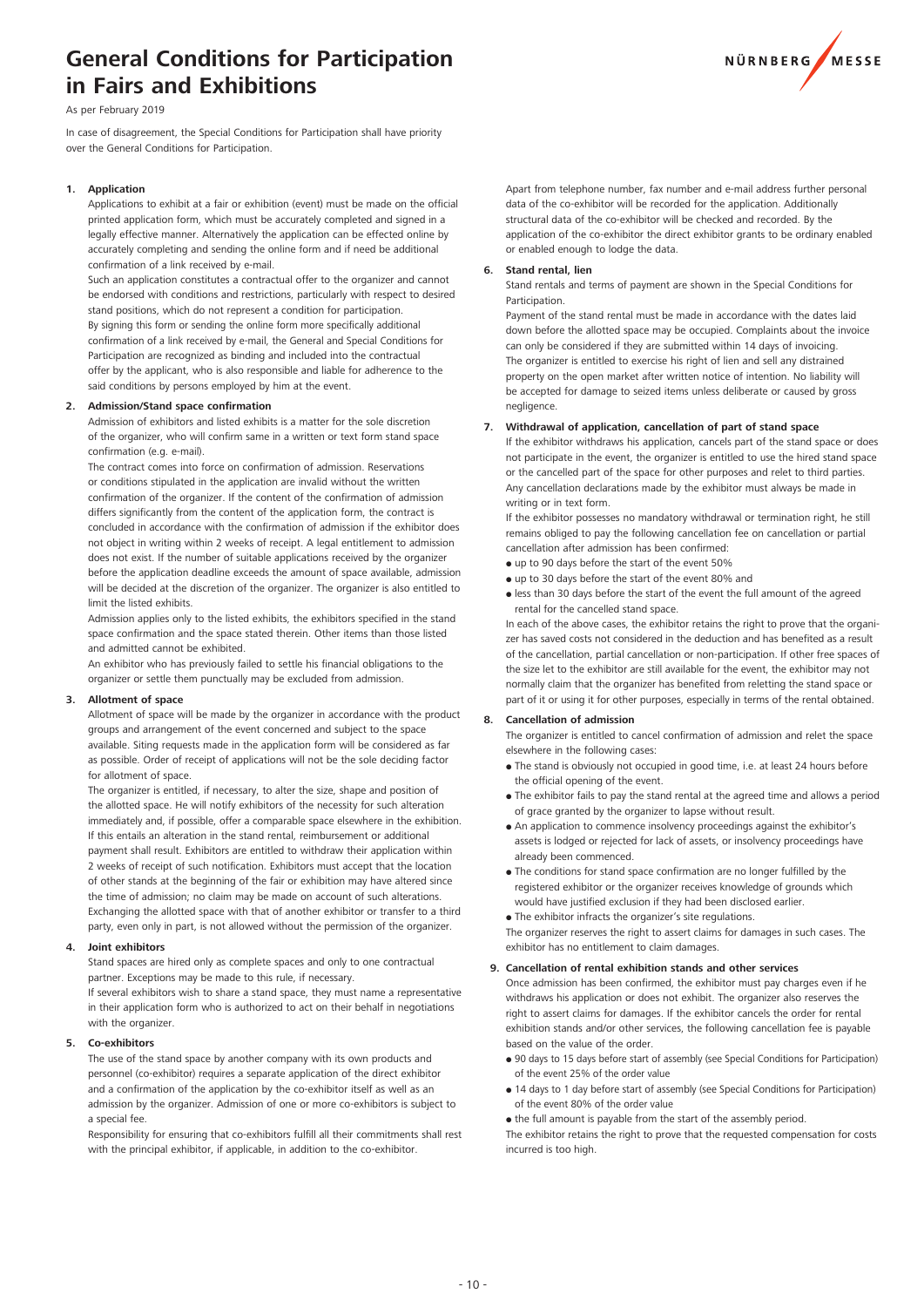# **General Conditions for Participation in Fairs and Exhibitions**



(Continued)

#### 10. **Exclusion of exhibits**

The organizer is entitled to demand the removal of items which have not been listed in the application form or prove to be dangerous, a cause of annoyance or otherwise unsuitable, or which can be proved to be a violation of industrial property rights. If this demand is not complied with, the said items will be removed by the organizer at the expense of the exhibitor. If a violation of industrial property rights by an exhibitor is proved (e.g. on the grounds of a valid court ruling against the exhibitor), the organizer may exclude the exhibitor from participating in a subsequent event.

#### 11. Stand assembly, equipment and design

Stands must conform to the overall layout of the exhibition. The organizer reserves the right to forbid the erection of stands which are unsuitable or inadequate or to alter them at the exhibitor's expense.

Stands must be properly equipped and manned by qualified personnel at the specified times for the entire duration of the event. Stand fitting must be completed at the latest by the end of the period allowed for stand assembly and stands cleared of any packing materials. Removal of exhibits or dismantling of stands before the end of the event is not permitted.

Names and addresses of exhibitors must be clearly displayed on the stands. In case of discrepancies, the Special Conditions for Participation prevail over the General Conditions for Participation.

The approval of the organizer is needed if stand constructions exceed the specified height limits for stands. Consent is also needed for particularly heavy exhibits. Fixing to the hall floor is not permitted.

 After the official closing of the event, basic items, insofar as these have been provided by the organizer, must be returned undamaged and in their original condition. Damage caused through negligence or not immediately notified at the time of occurrence must be indemnified by the exhibitor. Exhibits which still remain on the stands after the end of the period allowed for dismantling may be removed and stored at the exhibitor's own expense.

#### 12. Force majeure, cancellation of event

If the organizer is prevented from holding the event for reasons of force majeure or other circumstances beyond his control, he is required to notify the exhibitors accordingly without delay.

Basically, the claim to stand rental is voided, but the organizer may charge the exhibitor for work carried out to his order to the extent of the costs incurred, insofar as the result of such work may still be of interest to the exhibitor. Should the organizer be in a position to hold the event at a later date, he is likewise required to notify the exhibitors to this effect without delay. Exhibitors are entitled to cancel their participation in the event at the new time within two weeks of receiving such notification, in which case they are entitled to refund or cancellation of the stand rental.

If the organizer is compelled to curtail or cancel an event for reasons of force majeure or other circumstances beyond his control after it has commenced, the exhibitor has no claim to any refund or cancellation of the stand rental.

## **13. Assembly and dismantling passes, exhibitor passes**

Passes for exhibitors and workmen employed during the period of stand construction and dismantling will be issued to the exhibitor, if applicable. The validity of these is limited solely to the assembly and dismantling periods and does not cover admission during the event.

A limited number of free exhibitor passes will be issued to exhibitors and their employees for the period of the event.

These passes will be made out in the name of the persons concerned and must be signed. They are not transferable and only valid in conjunction with an identity card. Misuse of the passes will lead to their being withdrawn. The number of passes issued is not increased by the inclusion of co-exhibitors. Additional passes are obtainable against payment.

#### **14. Advertising**

Advertising of all kinds is allowed only within the stand space rented by the exhibitor for his own firm and only for products and/or services produced or distributed by him, insofar as these have been listed in the application form and admitted.

The use of apparatus and equipment to achieve an increased advertising effect by optical and/or acoustic means requires the written consent of the organizer. Advertising outside the stand space rented by the exhibitor is only possible as part of the advertising and sponsoring measures offered by the organizer. Advertising of a political nature is forbidden.

#### 15. Photographs, drawings, films

The organizer is entitled to have photographs, drawings and films made of the exhibition, exhibits and exhibition constructions and stands and to use these for publicity or press purposes without exhibitors being able to object for any reason. This also applies to photographs produced directly by the press or television with the consent of the organizer.

For photographs, drawings and films of stands against payment, exhibitors must only use service contractors authorized by the organizer and in possession of a relevant permit. Only these service contractors may be commissioned before or after the official daily opening hours. Other service contractors are not admitted during these hours.

Exhibitors are not permitted to produce photographs, drawings and films of the stands and exhibits of other exhibitors.

#### **16. Direct selling**

Direct selling is not allowed unless expressly permitted by the Special Conditions for Participation, in which case objects for sale must be marked clearly with their prices. Exhibitors are responsible for ensuring that they obtain the necessary permits from the relevant trade and health authorities and comply with regulations.

#### **17. Cleaning**

The organizer is responsible for general cleaning of the grounds and hall passages. Stand cleaning is the responsibility of exhibitors and must be completed daily before the opening of the event. Exhibitors are to use the service contractor engaged by the organizer for stand cleaning.

#### **18. Supervision**

The organizer will arrange general supervision in the exhibition center. This shall not affect the liability provisions of item 19.

 Exhibitors are strongly recommended to make their own arrangements for the security of their stands and exhibition items and effect appropriate insurance cover. Valuable items which can be easily removed should be locked away at night.

Additional stand supervision is available at the exhibitor's own expense by using the service contractor engaged by the organizer.

#### **19. Liability, insurance, accident prevention**

The organizer bears unlimited liability only in cases of intent or gross negligence and for damages due to loss of life, bodily injury or damage to health. In all other cases the organizer shall be liable only

- in the event of a breach of cardinal obligations. Cardinal obligations are obligations of fundamental importance for the proper execution of the contract and which the exhibitor can expect to be regularly fulfilled;
- if the organizer is legally obliged to take out liability insurance cover or this is usually the case;
- if the organizer has claimed a special degree of trust or occupies a qualified position of trust.

In these cases, however, the organizer is only liable for typical foreseeable damage (hence not usually liable for consequential damage) and then only up to a limit of EUR 100,000 for each case of damage. The liability limitation applies only to businessmen, juristic persons under public law and special public assets. Moreover, liability due to slight or ordinary negligence is excluded. This liability limitation also applies to the conduct of the organizer's performing and vicarious agents. The exhibitor/co-exhibitor or joint exhibitor is liable for any damage to persons or objects caused culpably by himself, his employees, his representatives or his exhibits and equipment.

The exhibitor is obliged to fit the exhibited machinery and equipment with safety devices complying with the accident prevention rules of the appropriate professional associations. The organizer is entitled to prohibit the exhibition or operation of machinery and/or equipment at his discretion.

#### **20. Protection of industrial property rights**

Protection of copyright or other patent rights of exhibits is the responsibility of the exhibitor. A six-months period of protection from the beginning of an exhibition by reason of the law relating to the protection of inventions, samples and trade marks of 18 March 1904 (RGBl. page 141) only takes effect if the Federal Minister of Justice has published a relevant announcement in the Bundesgesetzblatt (Federal Law Gazette) for the event concerned (see Special Conditions for Participation, Exhibition priority).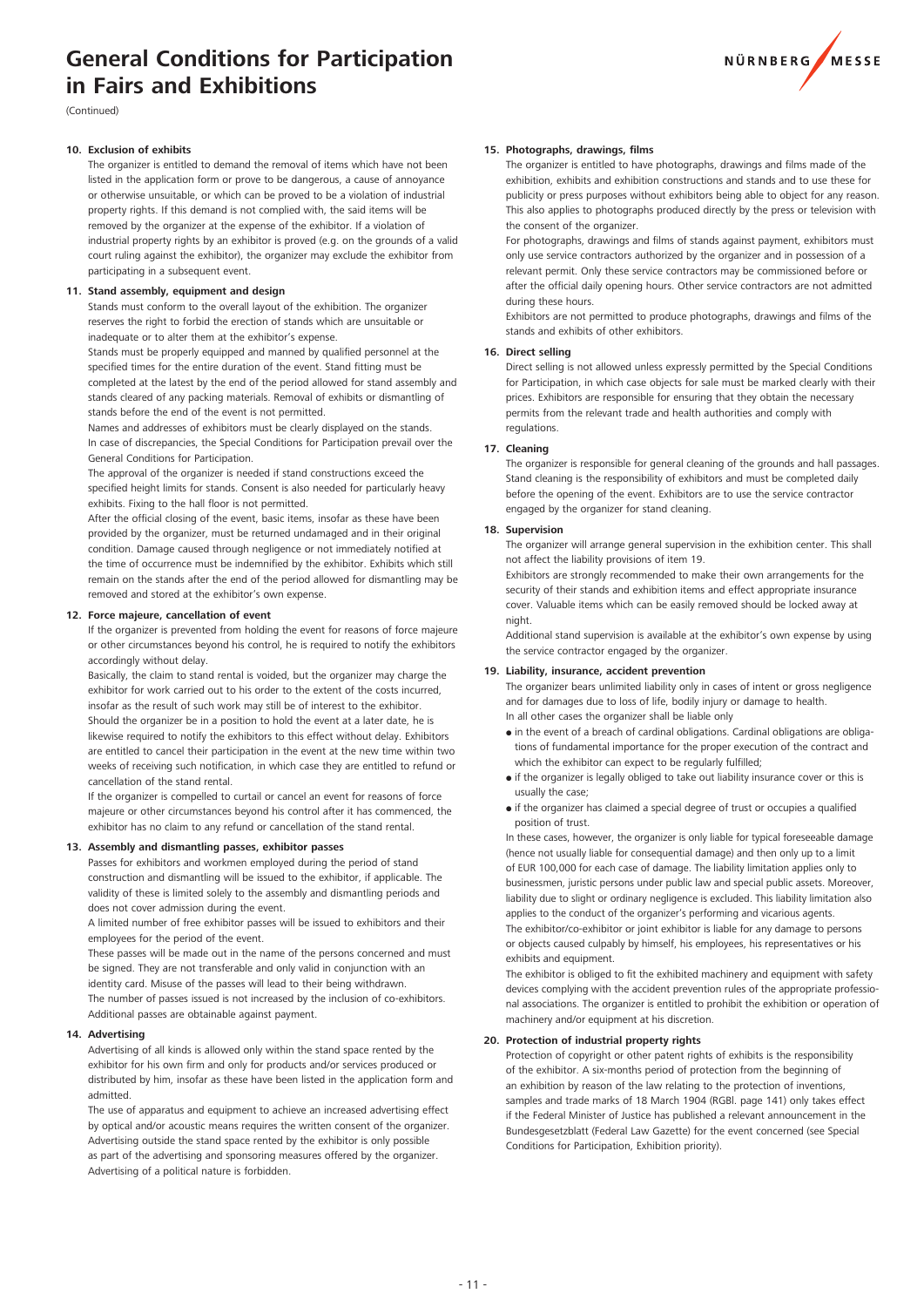# **General Conditions for Participation in Fairs and Exhibitions**



(Continued)

#### **21.** Site regulations, contraventions

Exhibitors agree to accept the site regulations during the event in all parts of the exhibition center. The instructions of the organizer's employees, who possess official identity cards, must be complied with.

Contraventions of the General and Special Conditions for Participation or instructions within the framework of the site regulations shall entitle the organizer, if such contraventions continue after warning, to immediate closure of the stand at the exhibitor's own risk and expense and without claim to compensation.

#### 22. Place of fulfillment and jurisdiction

The place of fulfillment is Nuremberg. The same applies to the place of jurisdiction when the exhibitor is a merchant in his own right or a juristic person under public law or does not have a general inland place of jurisdiction. The organizer is also entitled to take legal proceedings against the exhibitor at the exhibitor's general place of jurisdiction.

#### 23. Data protection potice

Personal data will be processed by the organizer as the controller within the meaning of data protection law, and where applicable by our service partners, with due regard to the data protection regulations applicable to the support and information provided to customers and interested parties and the performance of the offered services (legal basis: Art. 6 para. 1 letter b EU-GDPR).

In accordance with the principle of data minimisation and data avoidance, only that data which is absolutely necessary for the aforementioned purposes will be processed. Personal data will of course be treated as confidential and protected as best as possible by means of appropriate security measures. Only authorised persons engaged in providing technical, commercial and customer administration support will have access to your data. Naturally, appropriate job processing agreements have been concluded to the extent legally required.

Personal data will be retained until the contractual relationship with the organizer is terminated and also until the data is no longer needed for other legal reasons (e.g. due to statutory retention periods).

Every exhibitor has the right to complain about this data processing to the competent data protection supervisory authority and may demand, subject to fulfilment of the legal conditions, information, rectification, erasure or restricted processing, object to the processing or assert his right to data transferability. NürnbergMesse GmbH, Exhibition Centre, 90471 Nuremberg / data@nuernbergmesse.de or its data protection officer (datenschutz@nuernbergmesse.de) will be glad to answer any questions on this subject.

#### **24. Data use for promotional purposes**

The organizer has an interest in cultivating the customer relationship with its exhibitors and providing them with information and offers about its own similar events and services. Therefore, the data transmitted with the submission of the application (company name, address, telephone/fax number and e-mail address) will be processed by the organizer and where applicable by its service partners to transmit appropriate event-related information and offers by e-mail in accordance with Art. 6 para. 1 letter f EU-GPDR.

**Objection to the use of data for purposes of direct promotion can be notified to the organizer at any time;** this also applies to profiling if it is directly related to the direct advertising. Once the objection is notified, the data will no longer be processed for this purpose. The objection can be notified without observing formal requirements and without indication of reasons and without incurring separate costs aside from the customary transmission costs at basic rates. The objection should be addressed to NürnbergMesse GmbH, Messezentrum, 90471 Nuremberg, or data@nuernbergmesse.de.

#### **25. Severability clause**

If any provisions of these Conditions for Participation are partially void or incomplete, this shall not affect the validity of the remaining provisions and the contract. In such cases, the parties agree to replace the void or missing provision by a provision that most closely relates to the business purpose intended by the parties.